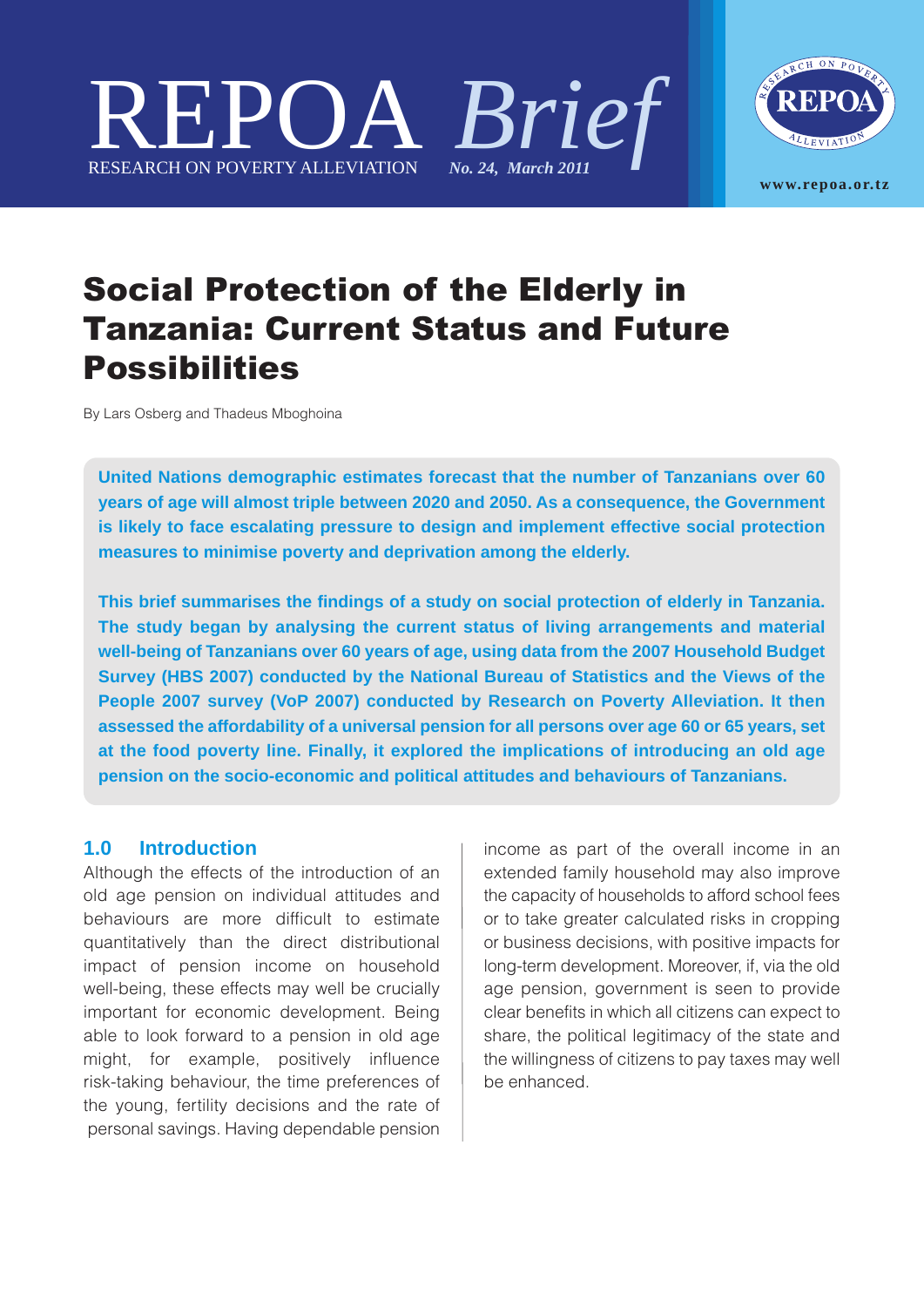## **2.0 How adequate are current mechanisms of social protection for elderly Tanzanians?**

#### **2.1 Living arrangements and poverty rate**

This study has indicated that living with their extended family is still the norm for three-fifths (60.3%) of the elderly. The study also shows that elderly poverty is less prevalent amongst one and two person households but more prevalent in households in which the elderly are responsible for the care of grandchildren.

However, when VoP 2007 asked: "Have there been times during the last year when you didn't have enough food to eat?" elderly respondents were much more likely to answer "Always/Often". VoP data shows that the relative frequency of hunger, by sex, residence and living arrangement compared to the base probability (14%) for the country as a whole. For example, elderly women outside Dar es Salaam are over two-thirds (1.72) more likely to "always/often" not having enough food to eat higher than the national average (i.e. a raw probability of almost one chance in four;  $1.72*0.14 = 24.1%$ .

Remarkably, living within multi-generational extended families does not seem to protect older women outside Dar es Salaam. Whether the intra-family division of consumption is the result of a power dynamic in which women are disadvantaged and have less access to household earnings and consumption, or a set of social norms about caring for others in which women get less because they voluntarily 'eat last from the pot<sup>'1</sup>, the result is often the same – less food for women.

The relative probability of "always/often" being hungry is about two-thirds higher than the national average (1.65) among older women outside Dar es Salaam who live with other adults aged 25 to 59 years, but is virtually the same as the national average (1.06) among elderly men living in the same type of extended family situation. Notably, when the elderly live with young adults aged 18 to 24 years, household members presumably share in the earning potential of the young adult members, while the elderly are also more likely to retain relative authority within the family – in particular, elderly women are likely to retain control over cooking. In this context, both male and female elderly have less chance than the national average of being "always/often" without enough food (0.84 and 0.77 respectively, and the male/female difference is not statistically significant).

Single status is a clear predictor of food insecurity. In most of Tanzania, food deprivation among the elderly also appears to be primarily a female phenomenon. Food security in Dar es Salaam appears to be starkly different from the rest of the country. Within Dar es Salaam, gender differences are small, and the overall probability of 'always/often' being without enough food is much higher among the elderly (both male and female) than among the non-elderly.

Although about three out of five Tanzanians over 60 years of age were living with other adults aged 25-59 years in 2007 (in almost all cases, with their children and extended family), declining birth rates, accelerating urbanisation and increased internal migration will place predictable pressure on the continuation of this traditional family model and the future welfare of elderly Tanzanians.

When several adult women share in household consumption (e.g., wife of household head plus aged mother or mother-in-law plus other younger relations) inequality among women must be considered, as well as male/female and adult/child inequality. Being the person who actually cooks and directly controls food may then be particularly important in determining food access.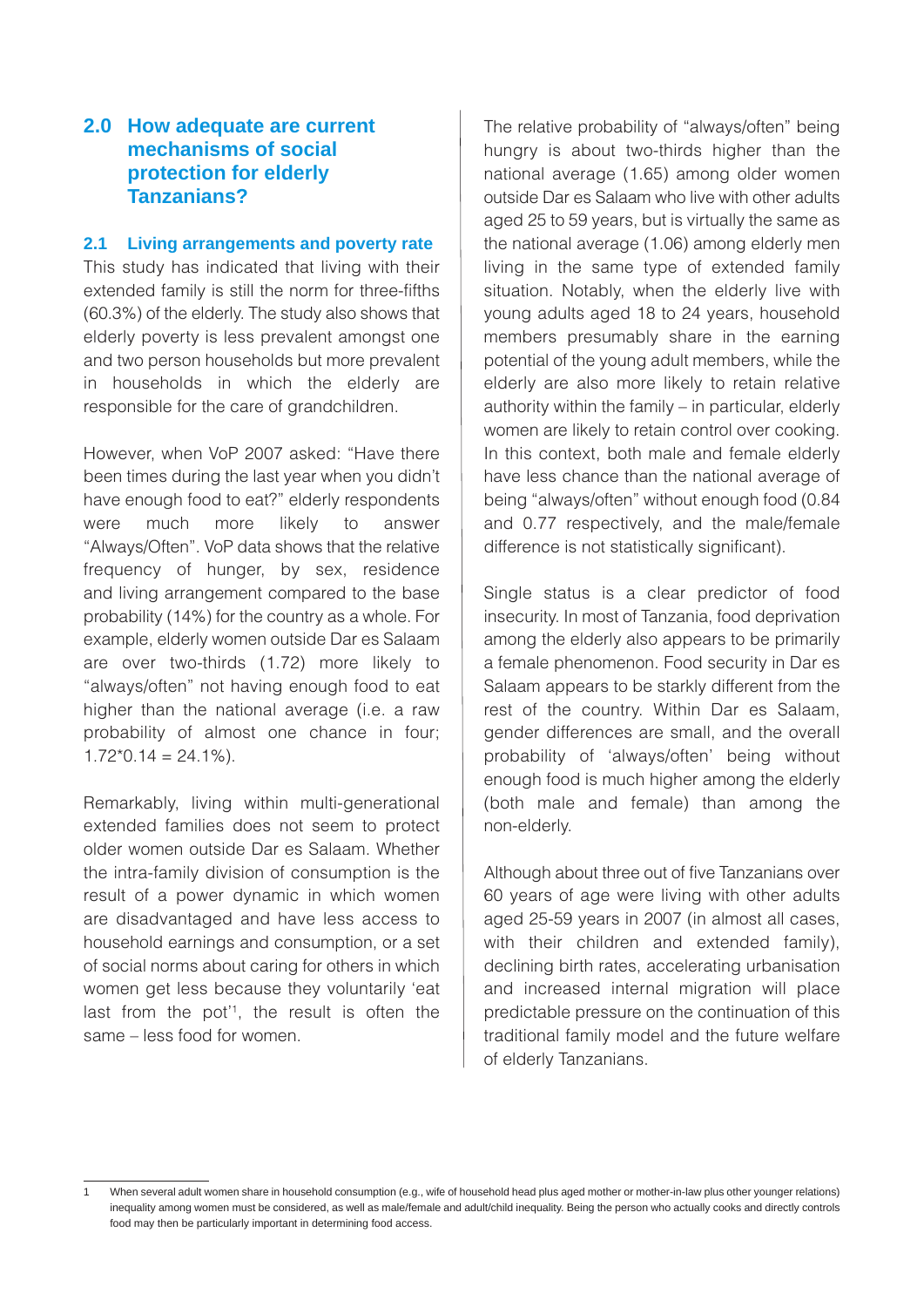#### **2.2 What policy responses are desirable?**

Most of the elderly in Tanzania live with younger people, so the benefits of an old age pension would in fact be fairly widely spread. If all persons over the age of 60 received a pension equal to the food poverty line (10,000 Tshs monthly) and if that income were shared equally with all members of the household that they live in, the rate of poverty in Mainland Tanzania (as measured by HBS) would change by 7.7 percentage points from 33.3% to 25.6%. The average poverty gap would fall from 9.9% to 6.8% and 'poverty intensity' (also known as the 'normalized poverty gap') would decline from 4.2% to 2.7%.

The poverty rate decline among the elderly (18 %) is over twice the 7.5 percentage point decline in the poverty rate of those under 18 years. However, about 50% of Tanzanians are under the age of 18 years while only 6.1% are over age 60, hence, the absolute number of children moved out of poverty (approximately 1.5 million) is much larger than the number of seniors moved out of poverty (approximately 451,000). Because elderly Tanzanians typically live in the same household with children, both will benefit if old age pension income is shared within poor households. In total, the 7.7% of Mainland Tanzanians who would be moved out of poverty is equivalent to approximately 3.08 million people, of whom about half are under 18 and only about 15% are over 60.

#### **2.3 Would a universal poverty line old age pension be affordable?**

The key determinants of the cost of a pension system are the average level of the pension that is paid and the fraction of the population who qualify for it. The percentage of GDP needed to pay pension benefits can be calculated using the simple formula as indicated in the box below:

The food poverty line (10,200 Tshs per month) was about 28.8% of per capita GDP in 2007. If the pension benefit were set at that level and if all people over 60 years of age receive maximum benefits, pension costs would be about 1.7 % of GDP in 2010. Continuing growth of 3% in real per capita GDP would bring that down to 1.3 % of GDP in 2020. If the pension were to start at age 65, the cost for pension spending with benefits set at the food poverty line would be much lower at 1.1 % of GDP in 2010.

Public pensions must be paid for – but how? Any number of tax changes could in principal be used to raise the revenue necessary to finance an old age pension – the net distributional and efficiency impact of an old age pension will be the distributional and efficiency impacts of pension spending plus the distributional and efficiency impacts of the increased taxation necessary to fund that spending.

One possible revenue source – excise taxes on gasoline and diesel motor fuels – can be seen as a form of "carbon tax", and the tax-induced impact on aggregate demand for these petroleum products can be seen as an environmental benefit. In addition, taxation of petroleum products is relatively easy to administer and difficult to evade. A tax surcharge on motor fuels which was specifically ear-marked to pay old age pension benefits would pair a highly visible tax cost with a highly visible and widely received expenditure benefit.

Alternatively, personal income tax rates could be adjusted upward; Tanzania's top marginal tax rate of 30% is relatively low by international standards. Or the Value Added Tax (VAT) could be raised from its current 18%, or some of the numerous exemptions to VAT could be closed. Or corporate income tax could be increased.

**Pension expenditure as % of GDP = (Average individual pension benefits as % of GDP per capita) \* (pensioners as % of population) \* (1+ administration costs as % benefits)**